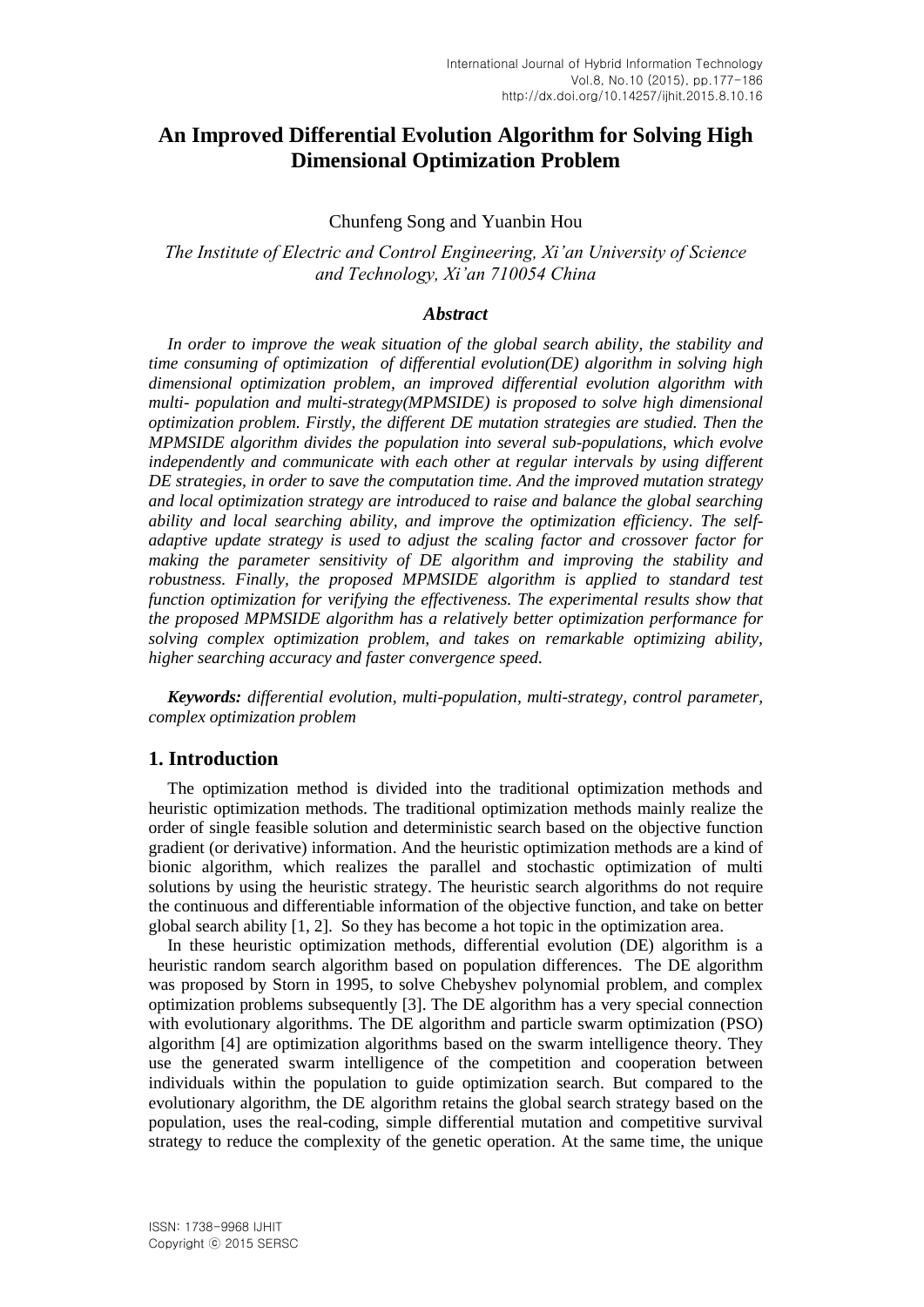remembering ability of DE algorithm can dynamically track the current search, in order to adjust its search strategy. The DE algorithm has a strong global convergence and robustness, and does not require the character information of solving problem. It is suitable to solve the optimization problems in the complex environment, which can not be solved by using conventional mathematical programming methods. So the DE algorithm is an efficient parallel search algorithm, theory and an application research has important academic significance and engineering value.

However, the DE algorithm is like other evolutionary algorithms, it exists the low searching efficiency and premature convergence. In order to improve the performance of DE algorithm, many scholars have made useful research work. Su and Lee [5] proposed improved mixed-integer hybrid differential evolution (MIHDE) method for distribution systems in order to reduce power loss and enhance the voltage profile. Bhat, *et al.,* [6] proposed an improved differential evolution method (IDE) to apply for the evaluation of the parameters in the framework of the solution of an inverse problem. Swagatam, *et al.*, [7] described an application of DE to the automatic clustering of large unlabeled data sets. Nasimul and Hitoshi [8] proposed a crossover-based adaptive local search (LS) operation for enhancing the performance of standard differential evolution (DE) algorithm and a LS technique to solve this problem by adaptively adjusting the length of the search, using a hill-climbing heuristic. Swagatam and Amit [9] proposed an evolutionary-fuzzy clustering algorithm for automatically grouping the pixels of an image into different homogeneous regions. Lai and Cao[10] proposed an improved differential evolution algorithm(IDE) for solving a general mixed integer programming model of VRP-SPDTW. Zou, *et al.,* [11] proposed an improved differential evolution algorithm (IDE) to solve task assignment problem. The IDE is an improved version of differential evolution algorithm (DE), and it modifies two important parameters of DE algorithm: scale factor and crossover rate. Lee, *et al.,* [12] proposed an improved differential evolution algorithm, named the Taguchi-sliding-based differential evolution algorithm (TSBDEA) to solve the problem of optimization for the surface grinding process. Ramesh, *et al.,* [13] proposed an improved multi-objective generalized differential evolution (I-GDE3) approach to solve optimal reactive power dispatch (ORPD) with multiple and competing objectives. Baatar, *et al.,* [14] proposed an improved differential evolution algorithm adopting a new mutation strategy, 'DEλ best1,' to increase the performance of global optimization. Elsayed, *et al.,* [15] proposed an improved differential evolution algorithm that uses a mix of different mutation operators. Basu [16] proposed an improved differential evolution to determine the optimal hourly schedule of power generation in a hydrothermal system. Tang, *et al.,* [17] proposed an improved differential evolution (DE) algorithm with a real-coded matrix representation for each individual of the population, a two-step method for generating the initial population, and a new mutation strategy. Tsai [18] proposed an improved differential evolution algorithm(IDEA) based on combining the Taguchi method with sliding levels and a differential evolution algorithm (DEA) to solve nonlinear programming and engineering design problems. Zhang and Duan [19] formulated the global route planning problem for the unmanned aerial vehicles (UAVs) as a constrained optimization problem in the three-dimensional environment and proposed an improved constrained differential evolution (DE) algorithm to generate an optimal feasible route.

These improved DE algorithms overcome the premature convergence and falling into local optimum problems. But the local search ability, convergence speed and optimization accuracy of the algorithm still require to be further strengthened. So an improved differential evolution algorithm with multi- population and multi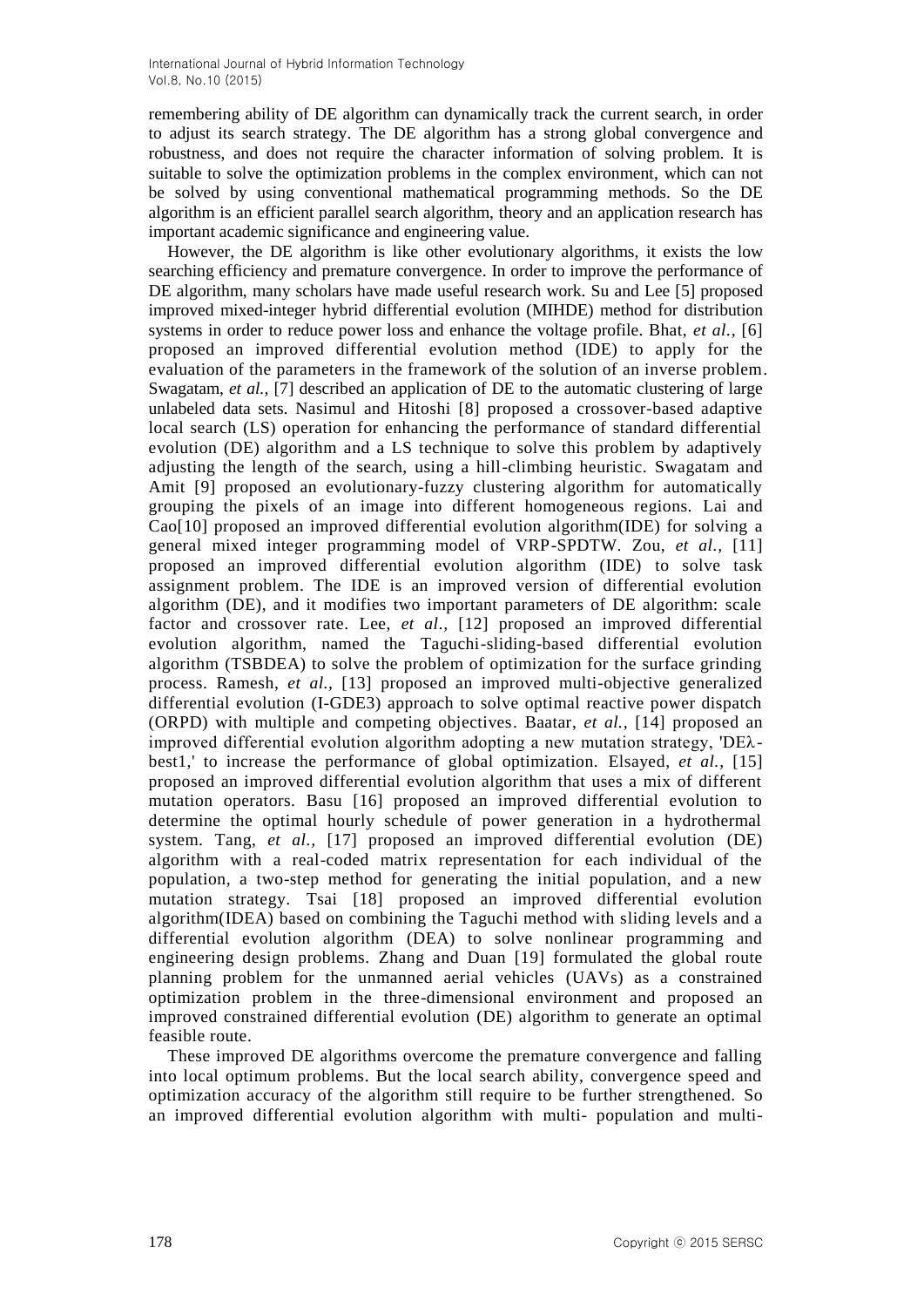strategy (MPMSIDE) is proposed to solve high dimensional optimization problem is proposed in this paper.

## **2. Differential Evolution**

The DE algorithm is a computational intelligent method by simulating biological evolution of natural population. The main idea is: the cooperation, competition and the generational evolution and reproduction of individuals in a population are used to improve the adaptation degree of individuals to the external environment, so as to approximate the optimal solution of the problem. In essence, the DE algorithm is a greedy genetic algorithm with high quality thought based on real coding. The definition of optimization problem and mathematical describing of the DE algorithm are given:

For optimization problem:

 $\min f(x_1, x_2, \dots, x_d)$  s.t.  $x_j^L \le x_j \le x_j^U$  $j = \lambda_j$ *L*  $x_j^L \le x_j \le x_j^U$  (1)

where  $j = 1, 2, 3, \dots, D$ , *D* is the dimension of the solution space.  $x_j^L$  $x_j^L$  and  $x_j^U$  $x_j^l$ 

respectively represent the upper and lower bounds of the  $j<sup>th</sup>$  component  $x_j$ .

The flow of the DE algorithm is shown in Figure 1.



**Figure 1. The Flow of DE Algorithm**

#### **2.1. Initialization**

The key parameters of DE algorithm are initialized. These parameters include the population size  $(N)$ , the mutation factor  $(F)$ , the crossover rate  $CR$  and the stopping criterion( $T$ ). The initial generation counter is set as  $t = 1$ . Each individual is encoded as a vector of floating-point numbers. And the prescribed upper and lower bounds of each decision variable with random generated values are initialized according to the uniform probability distribution in the N-dimensional problem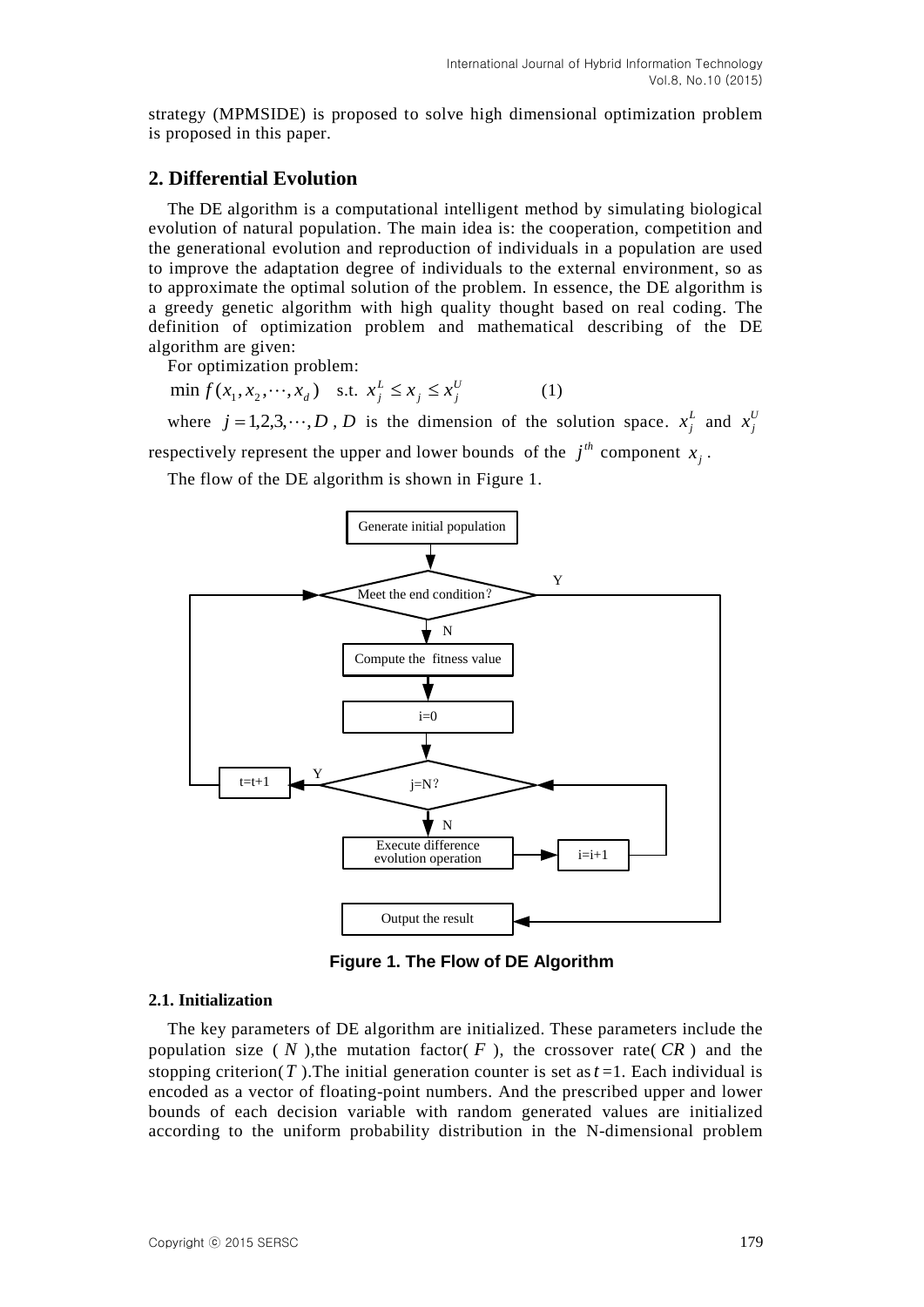space. The following equation is used to initialize the initial population of individuals:

$$
x_j(0) = x_j^L + rand(0,1) \times (x_j^U - x_j^L) \ (j = 0,1,2,\dots,D) \tag{2}
$$

### **2.2. Mutation**

The DE algorithm executes the individual mutation for target vector by using differential strategy. The mutation component is the different vector of the parent. Each vector consists of two different individuals ( $x_a^t, x_a^t$ *g t*  $x_{g1}^t, x_{g2}^t$ ). According to the different generation method of mutation individual, there proposed some different DE algorithms.  $(1)$  DE/rand/1/bi

(1) DE/rand/1/bin  
\n
$$
x_k = x_{g3}^t + F \times (x_{g1}^t - x_{g2}^t)
$$
  
\n(2) DE/rand/2/bin

$$
x_k = x_{g3}^t + F \times [(x_{g1}^t - x_{g2}^t) + (x_{g4}^t - x_{g5}^t)]
$$
\n(4)

$$
x_k = x_{gbest}^t + F \times (x_{g1}^t - x_{g2}^t)
$$
  
(4) DE/rand/2/bin

$$
x_k = x_{gbest}^t + F \times [(x_{g1}^t - x_{g2}^t) + (x_{g4}^t - x_{g5}^t)]
$$
  
(5) DE/current-to-best/1

$$
x_k = x_{g3}^t + F \times [(x_{g1}^t - x_{g2}^t) + (x_{gbest}^t - x_{g3}^t)]
$$
\n(7)

### **2.3. Crossover**

The crossover operation is used to construct an offspring by mixing current components. In order to enhance the potential diversity of the population, crossover operation plays a key role. The essence of crossover operation is to execute the uniform crossover between the generated individual  $(x<sub>k</sub>)$  in the mutation and the  $i^{th}$  individual ( $x_i^t$  $x_i^t$ ) in the population in order to compensate mutation search in the previous step to generate test vector  $(x_G)$ . It includes the binomial cross method and index cross method. The binomial cross method is used. The specific crossover operator equation is given:

$$
x_{Gj} = \begin{cases} x_{kj} \quad rand(0,1) \leq CR \, or \, j = j_{rand} \\ x_{ij}^t \quad other \end{cases} \quad j = 1,2,\cdots,D \tag{8}
$$

where  $j_{rand} \in \{1, 2, \dots, D\}$  is a random integer, which is used to ensure that at least one component in target individuals  $x_i^t$  $x_i^t$  makes the crossover operation.  $x_{ij}^t$  stands for the *i*<sup>th</sup> individual of  $j$ <sup>th</sup> real-valued vector,  $x_{kj}$  stands for the i *i*<sup>th</sup> individual of  $j$ <sup>th</sup> realvalued vector of a mutant vector,  $rand(0,1)$  is the  $j<sup>th</sup>$  evaluation of a uniform random number generation with [0,1],  $CR$  (crossover rate) is [0,1].

### **2.4 Selection**

The selection operator is used to construct a population by selecting the trial vectors and their predecessors according to the better fitness value or the optimal value. The DE algorithm generates the offspring by using the greedy selection strategy. After the crossover operation is executed, the test individual will be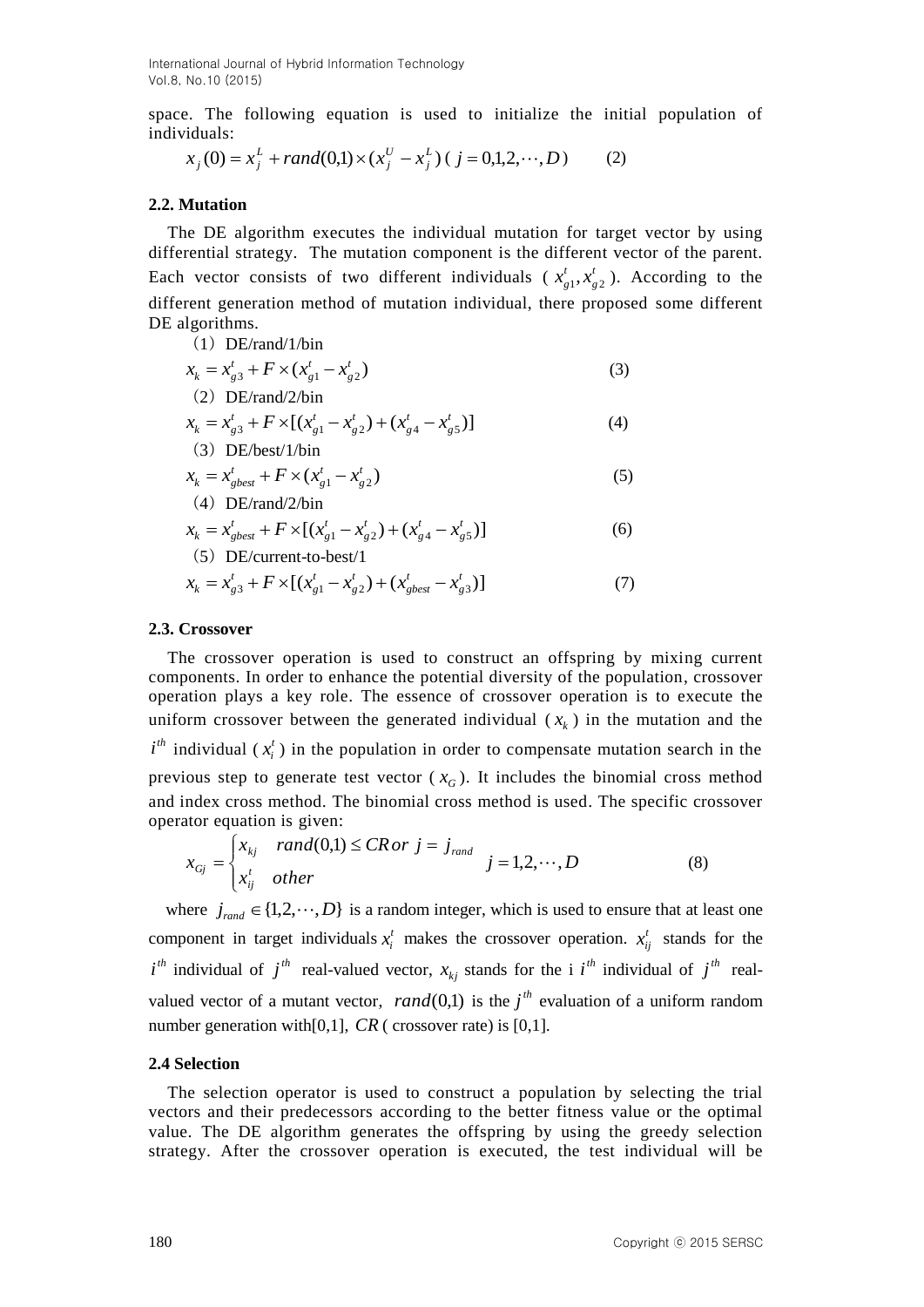competed between  $x_G$  and  $x_i^t$  $x_i^t$ . The individual with the better fitness value will be selected as the offspring. If the objective function is to be minimized, the selected operation equation is given:

$$
x_i^{t+1} = \begin{cases} x_G & f(x_T) < f(x_i^t) \\ x_i^t & f(x_T) \ge f(x_i^t) \end{cases} \tag{9}
$$

## **3. An Improved DE Algorithm with Multi-population and Multi-Strategy (MPMSIDE)**

### **3.1. The Idea of MPMSIDE Algorithm**

The DE algorithm a evolutionary algorithm based on real coding, the mutation operation, crossover operation and selection operation of the individual are used to constantly evolve the population until the algorithm terminates. Due to the weak situation of the global search ability, the stability and time consuming of optimization of differential evolution (DE) algorithm in solving high dimensional optimization problem, this paper proposes an improved differential evolution algorithm with multi- population and multi-strategy (MPMSIDE) for solving high dimensional optimization problem. In the proposed MPMSIDE algorithm, according the fitness value, standard deviation of fitness and distance of each individual, the population is divided into three different subpopulations, which are best population with the better fitness of individuals, worst population the poor fitness of individuals and general population with the rest individuals. The best population is responsible for local search and improves the convergence speed and precision. The worst population is responsible for global search, jumps out the local optimum and avoids premature convergence. The general population is responsible for balancing the global search ability and local search ability. The mutation is the key operation of DE algorithm; the selected mutation strategy determines population direction in the process of evolution. The improved mutation strategy is introduced to enhance the global optimization ability of the greedy algorithm, avoid possible stagnation in a local minimum value for dealing with complex functions with high dimension multimodal optimization problems, and the premature loss of population diversity. The local optimization strategy is used to avoid the local extreme point and improve the local hill-climbing ability in the local search. The self-adaptive update strategy determines the similarity between the best individual and the general individual according to the individual similarity coefficient for reducing the adverse effects of the linear adjusting scaling factors and making the parameter sensitivity of DE algorithm and improving the stability and robustness.

The improved mutation strategy DE/best/1 is given:

$$
x_k = x_{gbest}^t + F_2 \times (x_{g1}^t - x_{g2}^t) + \alpha \times F_2 \times (x_{g3}^t - x_{g4}^t)
$$
 (10)

where  $\alpha$  is correlation parameter of vector. The added  $\alpha$  can give more choice space in this mutation. The improved mutation strategy can greatly enhance the searching space and the local search ability of the algorithm. The MPMSIDE algorithms increases a number of control parameters and the population, and effectively enhance the searching space the local search ability and provides a more flexible choice than standard DE algorithm.

### **3.2. The Flow of MPMSIDE Algorithm**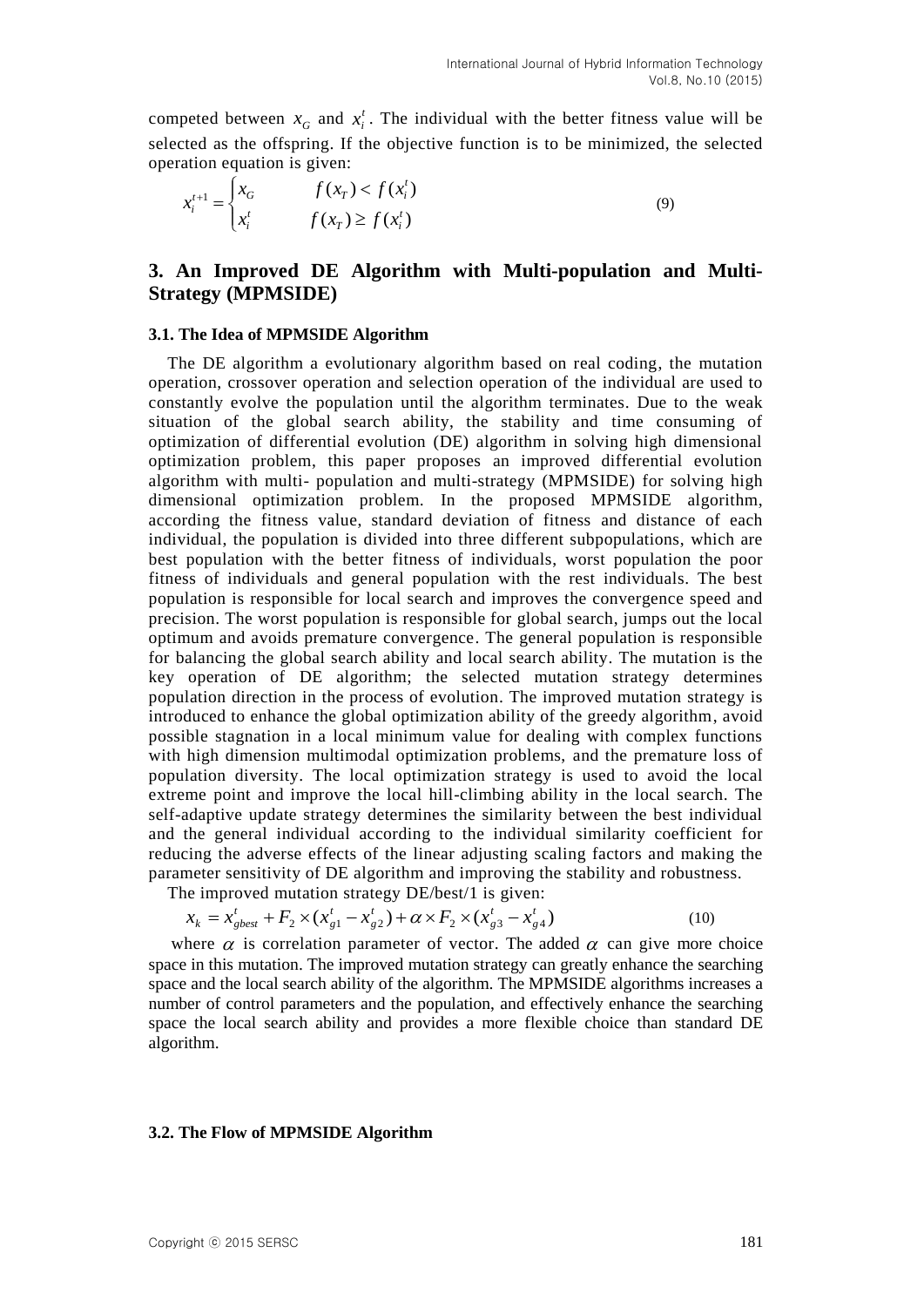International Journal of Hybrid Information Technology Vol.8, No.10 (2015)

On the basis of the above idea, the flow of an improved differential evolution algorithm with multi- population and multi-strategy (MPMSIDE) in solving high dimensional optimization problem is shown in Figure 2.



**Figure 2. The Flow of the MPMSIDE Algorithm**

## **4. The Results of Testing and Analyzing MPMSIDE Algorithm**

The famous Benchmarks functions are selected to test the performance of the MPMSIDE algorithm in this paper. For example, Rosenbrock function, Noisy function, Schwefel1.2 function, Step function, Schwefel2.21 function and so on. In order to make the MPMSIDE algorithm with comparative results, the MPMSIDE algorithm is compared with the DE algorithm and CDE algorithm. The experiment works on Intel(R) Core i5-4200U,2.40GHz, 2G RAM, Windows 8 and Matlab 2012. The experimental parameters are given: population size  $N = 66$ , crossover probability factor  $CR = 0.9$ , scaling factor  $F = 0.5$ , the functional dimension is 30, the maximum evolution generation  $T_{\text{max}}$  =1000. The specific formula and variables' range of all functions are shown in Table 1.

### **Table 1. Benchmarks Testing Functions**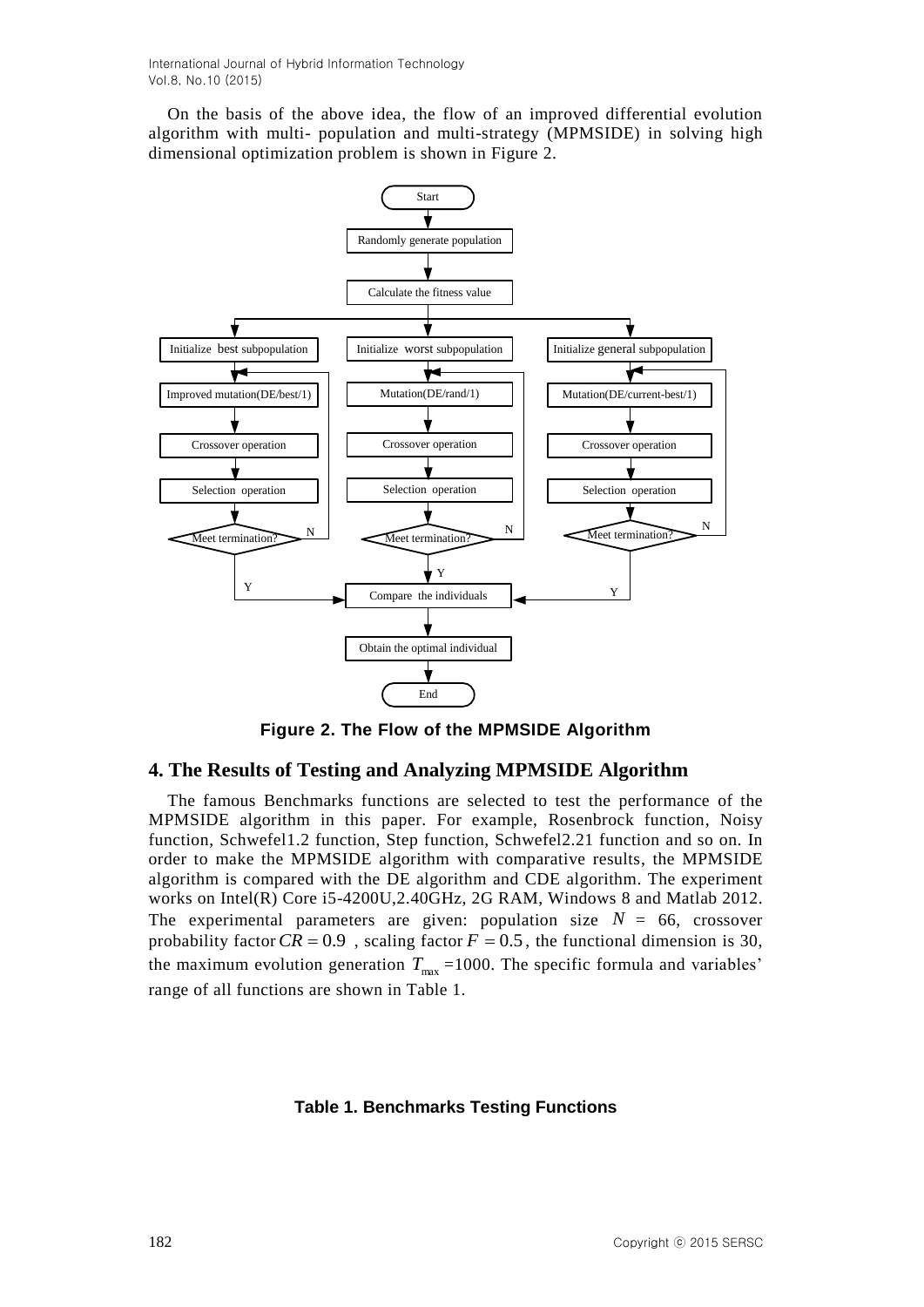International Journal of Hybrid Information Technology Vol.8, No.10 (2015)

| index | Function name | <b>Function expression</b>                                       | Variable Range  |  |
|-------|---------------|------------------------------------------------------------------|-----------------|--|
| fг    | Rosenbrock    | $f(x) = \sum_{i=1}^{n} 100(x_i - x_{i-1}^2)^2 + (x_{i-1} - 1)^2$ | $[-30, 30]$     |  |
| f,    | Noisy         | $f(x) = \big(\sum_{i=1}^{n}ix_i^4 + rand[0,1]\big)$              | $[-1.28, 1.28]$ |  |
| f,    | Schwefell.2   | $f(x) = \sum_{i=1}^{n} \left(\sum_{j=1}^{i} x_{j}\right)^{2}$    | $[-30, 30]$     |  |
| ſ.    | <b>Step</b>   | $f(x) = \sum_{i=1}^{n} (\lfloor x_i + 0.5 \rfloor)^2$            | $[-100, 100]$   |  |
| f,    | Schwefel2.21  | $f(x) = \max\{ x_i , 1 \le i \le n\}$                            | $[-30, 30]$     |  |

The MPMSIDE algorithm, DE algorithm and CDE algorithm run independently with 30 times for five functions. The maximum value, minimum value and mean value and standard deviation are used to evaluate three algorithms. The results are shown in Table 2.

| <b>Function</b> | Algorithm      | The optimal<br>value | Maxim um<br>value | Minimum<br>value | Mean best<br>value | <b>Standard</b><br>de viation |
|-----------------|----------------|----------------------|-------------------|------------------|--------------------|-------------------------------|
|                 | DE             | $\circ$              | $3.14546e+00$     | 6.43139e-02      | 4.237 29e-01       | $1.93153e+00$                 |
| ĥ               | CDE            |                      | 3.942 16e-04      | 1.362 42e-07     | 3.432 17e-06       | 4.256 65e-04                  |
|                 | <b>MPMSIDE</b> |                      | 7.042 15e-12      | 5.632 67e-14     | 8.325 48e-13       | 4.453 15e-13                  |
|                 | D <sub>E</sub> | 0                    | 4.225 37e-01      | 6.24248e-02      | 2.324 47e-02       | 3.310 24e-02                  |
| $f_2$           | CDE            |                      | 3.941 49e-05      | 8.054 74e-07     | 6.618 19e-06       | 2.691 74e-05                  |
|                 | <b>MPMSIDE</b> |                      | 5.132 18e-05      | 3.451 45e-06     | 9.452 31e-05       | 4.234 57e-05                  |
|                 | DE             | ٥                    | 4.942 08e-01      | 5.578 03e-02     | 9.558 64e-01       | 4.756 83e-01                  |
| fз              | CDE            |                      | 4.341 64e-02      | 3.683 65e-04     | 7.053 48e-03       | 5.522 47e-03                  |
|                 | <b>MPMSIDE</b> |                      | 2.656 30e-03      | 1.46837e-04      | 5.105 92e-04       | 3.471 37e-04                  |
|                 | DE             | $\circ$              | 3.167 32e-20      | 6.857 26e-24     | 3.145 52e-21       | 4.203 06e-22                  |
| $f_4$           | ACDE           |                      | $6.84645e-28$     | 3.690 23e-32     | 4.645 90e-29       | 4.365 46e-24                  |
|                 | <b>SPMDE</b>   |                      | $0.00000 + 00$    | $0.00000 + 00$   | $0.00000 + 00$     | $0.00000 + 00$                |
|                 | DE             | 0                    | 5.036 45e-02      | 7.999 26e-03     | 9.056 02e-02       | 1.69839e-03                   |
| $f_{\rm{5}}$    | CDE            |                      | 8.572 45e-04      | 2.06834e-06      | 1.245 35e-05       | 3.896 73e-04                  |
|                 | <b>MPMSIDE</b> |                      | $6.64347e-07$     | 3.561 24e-08     | 9.395 46e-07       | 2.045 38e-04                  |

**Table 2. The Results for the DE, CDE and MPMSIDE Algorithms**

As can be seen from the Table 2, for the five famous Benchmarks functions with the MPMSIDE algorithm, the MPMSIDE algorithm is better optimization performance than DE algorithm for solving  $f_1$ ,  $f_2$ ,  $f_3$ ,  $f_4$  and  $f_5$  functions. The MPMSIDE algorithm is better optimization performance than CDE algorithm for solving  $f_1$ ,  $f_3$ ,  $f_4$  and  $f_5$ functions. For  $f_4$  function, The MPMSIDE algorithm obtains the optimal value(zero). So the proposed MPMSIDE algorithm takes on the better global convergence ability and searching precision in solving high dimensional optimization problems.

## **5. Conclusion**

 DE algorithm is an efficient and powerful algorithm for solving complex optimization problems. It depends on the mutation strategy and crossover strategy, and the values of the associated control parameters. And for one complex optimization problem, the different mutation strategy and crossover strategy may be more effective than single mutation strategy and crossover strategy. So an improved differential evolution algorithm with multi- population and multi-strategy(MPMSIDE) is proposed to solve high dimensional optimization problem in this paper. In the MPMSIDE algorithm, the population is divided into best population, worst population and general population according the fitness value, standard deviation of fitness and distance of each individual. The improved mutation strategy is introduced to enhance the global optimization ability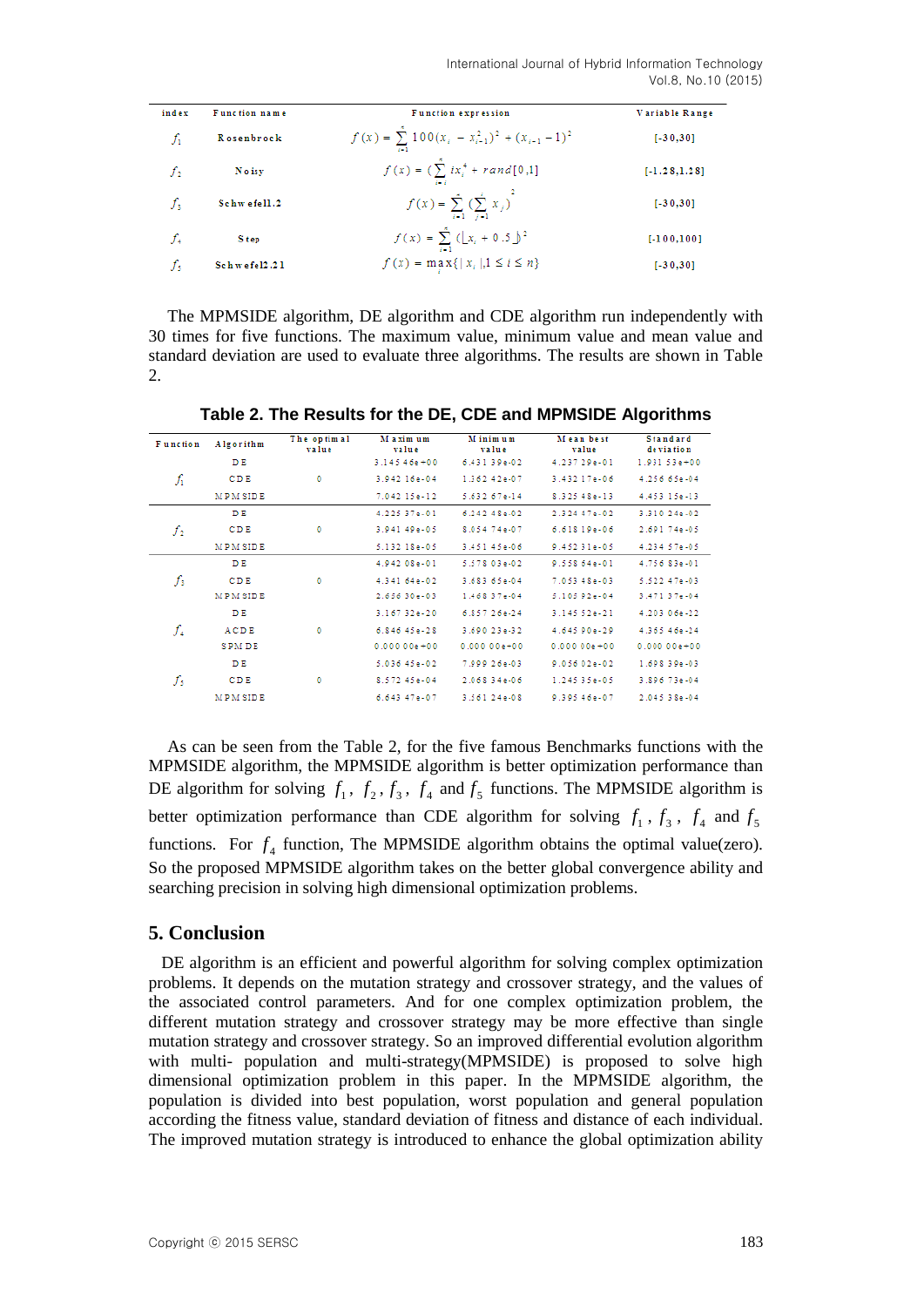International Journal of Hybrid Information Technology Vol.8, No.10 (2015)

of the greedy algorithm, avoid possible stagnation in a local minimum value for dealing with complex functions with high dimension multimodal optimization problems. The local optimization strategy is used to avoid the local extreme point and improve the local hill-climbing ability in the local search. The self-adaptive method is used to automatically adjust the scaling factor and crossover factor during the running time. The performance of MPMSIDE algorithm is evaluated on benchmark problems and is favorably compared with DE, CDE algorithm in the literature. The results demonstrate that the proposed MPMSIDE algorithm is overall more effective and takes on better searching precision, convergence speed, and global convergence ability.

### **ACKNOWLEDGEMENTS**

This research was supported by the Youth Science Foundation (51405381) and the Special Foundation for Scientists of Xi'an university of science and technology (201314).

### **References**

- [1] C. I. L. Lopez, L. G. van Willigenbury and G. van Straten, "Efficient differential evolution algorithm for multimodal optimal control problems", Applied Soft Computing, vol. 3, no. 2, **(2003)**, pp. 97-122.
- [2] R. Kicinge, T. Arciszewski and K. De Jong, "Evolutionary computation and structural design:A survey of the state-of-the-art", Computers & structures, vol. 83, no. 23-24, **(2015)**, pp. 1943-1978.
- [3] K. Storn, "Price. Differential evolution a simple and efficient heuristic for global optimization over continuous spaces", Journal of Global Optimization, vol. 11, no. 4, **(1997)**, pp. 341-359.
- [4] J. Kennedy and R. C. Eberhart, "Particle Swarm Optimization", Proceeding of the IEEE International Conference on Neural Networks, Piscataway, NJ, **(1995)**, pp. 1942-1948.
- [5] C. T. Su and C. S. Lee, "Network reconfiguration of distribution systems using improved mixed-integer hybrid differential evolution", IEEE Transactions on Power Delivery, vol. 18, no. 3, **(2003)**, pp. 1022- 1027.
- [6] T. R. Bhat, D. Venkataramani, V. Ravi and C. V. S. Murty, "An improved differential evolution method for efficient parameter estimation in biofilter modeling", Biochemical Engineering Journal, vol. 28, no. 2, **(2006)**, pp. 167-176.
- [7] D. Swagatam, A. Ajith and K. Amit, "Automatic clustering using an improved differential evolution algorithm", IEEE Transactions on Systems, Man, and Cybernetics Part A: Systems and Humans, vol. 38, no. 1, **(2008)**, pp. 218-237.
- [8] N. Nasimul and I. Hitoshi, "Accelerating differential evolution using an adaptive local search", IEEE Transactions on Evolutionary Computation, vol. 12, no. 1, **(2008)**, pp. 107-125.
- [9] D. Swagatam and K. Amit, "Automatic image pixel clustering with an improved differential evolution", Applied Soft Computing Journal, vol. 9, no. 1, **(2009)**, pp. 226-236.
- [10] M. Y. Lai and E. B. Cao, "An improved differential evolution algorithm for vehicle routing problem with simultaneous pickups and deliveries and time windows", Engineering Applications of Artificial Intelligence, vol. 23, no. 2, **(2006)**, pp. 188-195.
- [11] D. X. Zou, H. K. Liu, L. Q. Gao and S. Li, "An improved differential evolution algorithm for the task assignment problem", Engineering Applications of Artificial Intelligence, vol. 24, no. 4, **(2011)**, pp. 616-624.
- [12] K. M. Lee, M. R. Hsu, J. H Chou and C. Y. Guo, "Improved differential evolution approach for optimization of surface grinding process", Expert Systems with Applications, vol. 38, no. 5, **(2011)**, pp. 5680-5686.
- [13] S. Ramesh, S. Kannan and S. Baskar, "An improved generalized differential evolution algorithm for multi-objective reactive power dispatch", Engineering Optimization, vol. 44, no. 4, **(2012)**, pp. 391-405.
- [14] N. Baatar, D. H. Zhang and C. S. Koh, "An improved differential evolution algorithm adopting λ-best mutation strategy for global optimization of electromagnetic devices", IEEE Transactions on Magnetics, vol. 49, no. 5, **(2013)**, pp. 2097-2100.
- [15] S. M. Elsayed, R. A. Sarker and D. L. Essam, "An improved self-adaptive differential evolution algorithm for optimization problems", IEEE Transactions on Industrial Informatics, vol. 9, no. 1, **(2012)**, pp. 89-99.
- [16] M. Basu, "Improved differential evolution for short-term hydrothermal scheduling", International Journal of Electrical Power and Energy Systems, vol. 58, no. 6, **(2014)**, pp. 91-100.
- [17] L. X. Tang, Y. Zhao and J. Y. Liu, "An improved differential evolution algorithm for practical dynamic scheduling in steelmaking-continuous casting production", IEEE Transactions on Evolutionary Computation, vol. 18, no. 2, **(2014)**, pp. 209-225.
- [18] J. T. Tsai, "Improved differential evolution algorithm for nonlinear programming and engineering design problems", Neurocomputing, vol. 148, **(2015)**, pp. 628-640.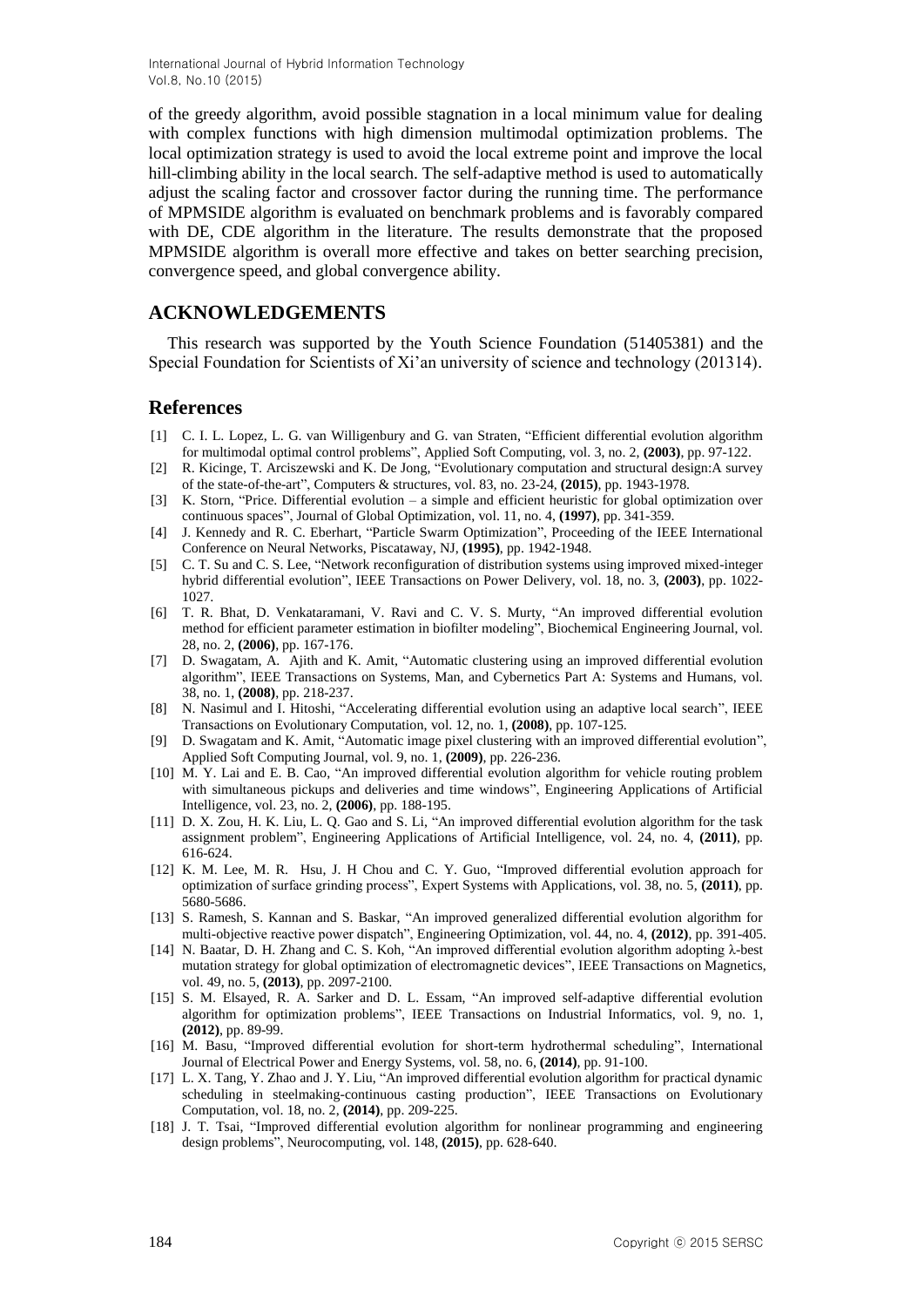[19] X. Y. Zhang and H. B. Duan, "An improved constrained differential evolution algorithm for unmanned aerial vehicle global route planning", Applied Soft Computing Journal, vol. 26, no. 1, **(2015)**, pp. 270- 284.

# **Authors**



**Chunfeng Song**, He was born in Nanyang city, the province of Henan in July, 1977, who graduated from the University of Science and Technology and obtained the Master of Engineering degree in 2005. He is majoring in the research about the control theory and control engineering.



**Yuanbin Hou**, She was born in November, 1953, graduated from Xi'an Jiaotong University and obtained the Doctor of Engineering degree in 1997. She is majoring in the research about the control theory and control engineering.